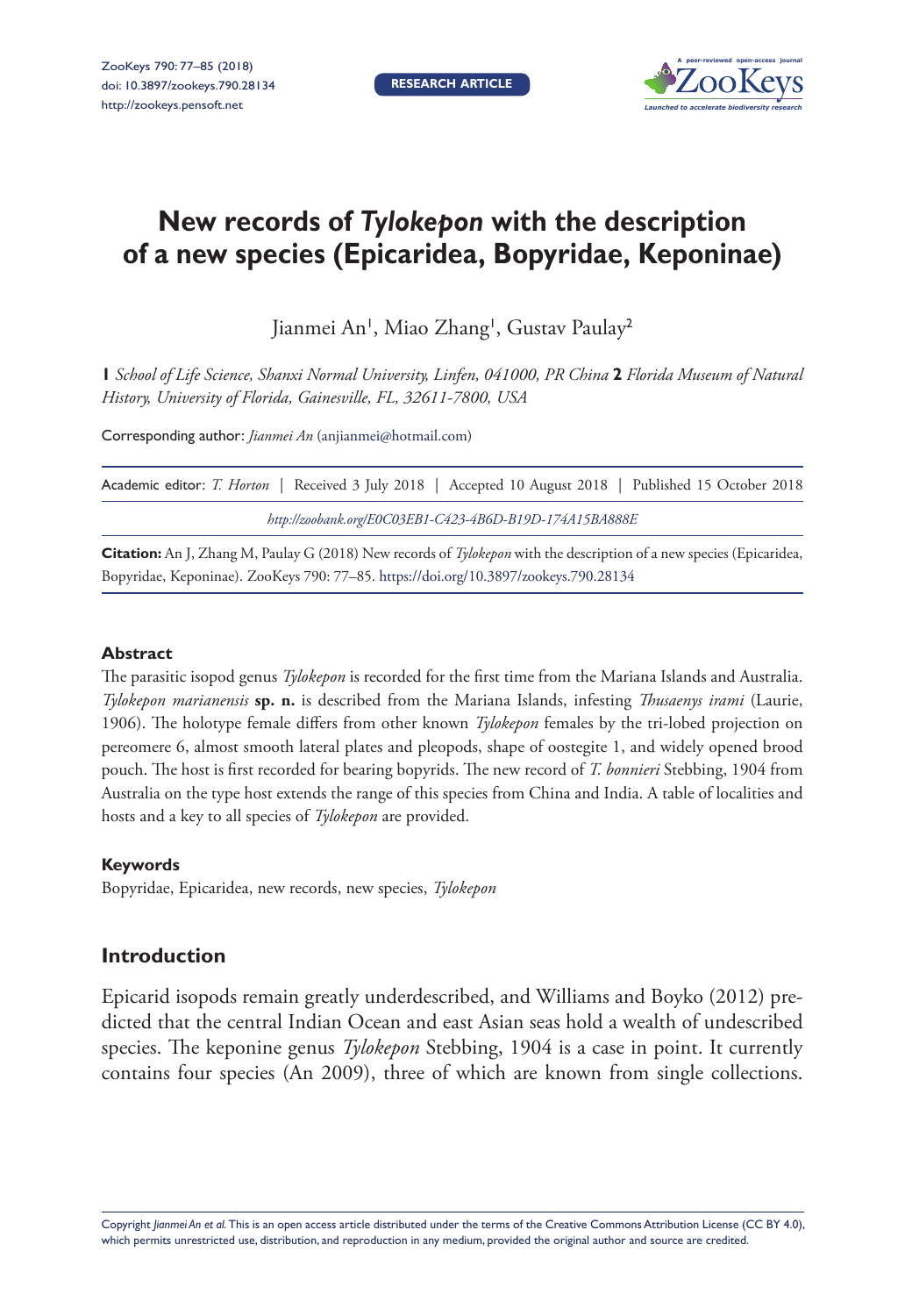Here we add a fifth species and provide a new record for the only *Tylokepon* previously known from more than one record.

Boyko et al. (2013) recently erected the Keponinae for most genera previously attributed to Ioninae, restricting the latter to the type genus, *Ione* Latreille, 1818, and raising Ioninae to the family level. The keponine *Tylokepon* is readily differentiated from related genera by the prominent middorsal projections on the last two pereomeres and the extremely swollen bilobed head. Stebbing (1904) erected the genus for *T. bonnieri* Stebbing, 1904 infesting the epialtid crab *Tylocarcinus styx* (Herbst, 1803) from the Maldives. An (2009) reported it from Beibu Gulf and South China Sea. Bonnier (1900) described *Cepon naxiae* infesting *Hyastenus diacanthus* (De Haan, 1839) from Hong Kong, based on a dried female specimen. After examining the type specimen, Markham (1982) transferred the species to *Tylokepon*. Shiino (1950) described a third species, *T. micippae*, infesting *Micippa philyra* (Herbst, 1803) from Japan, and compared *Tylokepon* with the related genera *Grapsicepon* Giard & Bonnier, 1887, *Merocepon* Richardson, 1910, *Cancricepon* Giard & Bonnier, 1887, *Paracepon* Nierstrasz & Brender à Brandis, 1931, and *Scyracepon* Tattersall, 1905. An (2009) added a fourth species, *T. biturus*, infesting *Menaethius monoceros* (Latreille, 1825) from Hainan, China. Recorded hosts of *Tylokepon* are crabs belonging to the majoid families Epialtidae and Majidae, with a single host record from a species of Parthenopidae (An 2009).

In the present paper, two epialtid crabs bearing bopyrids were examined and the parasites identified as *T. bonnieri* and a new species, *T. marianensis*. These are new records for the genus from Australia and Micronesia. A table (Table 1) and a key to the species of *Tylokepon* are provided.

# **Material and methods**

The material reported here was found infesting host decapods in the collections of the Florida Museum of Natural History, University of Florida (**UF**). Animals were viewed and drawn using a Zeiss Stemi SV Apo.

| <b>Species</b>                    | Localities                            | <b>Hosts</b>                           |  |  |
|-----------------------------------|---------------------------------------|----------------------------------------|--|--|
| Tylokepon biturus An, 2009        | China (Hainan)                        | Menaethius Monoceros (Latreille, 1825) |  |  |
| Tylokepon bonnieri Stebbing, 1904 | Indian Ocean (Maldives);              | Tylocarcinus styx (Herbst, 1803)       |  |  |
|                                   | China (Beibu Gulf and Hainan);        | Menaethius monoceros (Latreille, 1825) |  |  |
|                                   | Southwest India (Kovalam);            | Hyastenus diacanthus (De Haan, 1839)   |  |  |
|                                   | Australia (Queensland, Lizard Island) | Enoplolambrus validus (De Haan, 1837)  |  |  |
| Tylokepon naxiae (Bonnier, 1900)  | Hong Kong                             | Hyastenus diacanthus (De Haan, 1839)   |  |  |
| Tylokepon micippae Shiino, 1950   | Japan                                 | Micippa philyra (Herbst, 1803)         |  |  |
| Tylokepon marianensis sp. n.      | Mariana Islands, Guam Island          | Thusaenys irami (Laurie, 1906)         |  |  |

**Table 1.** Localities and hosts of all species of genus *Tylokepon* Stebbing, 1904.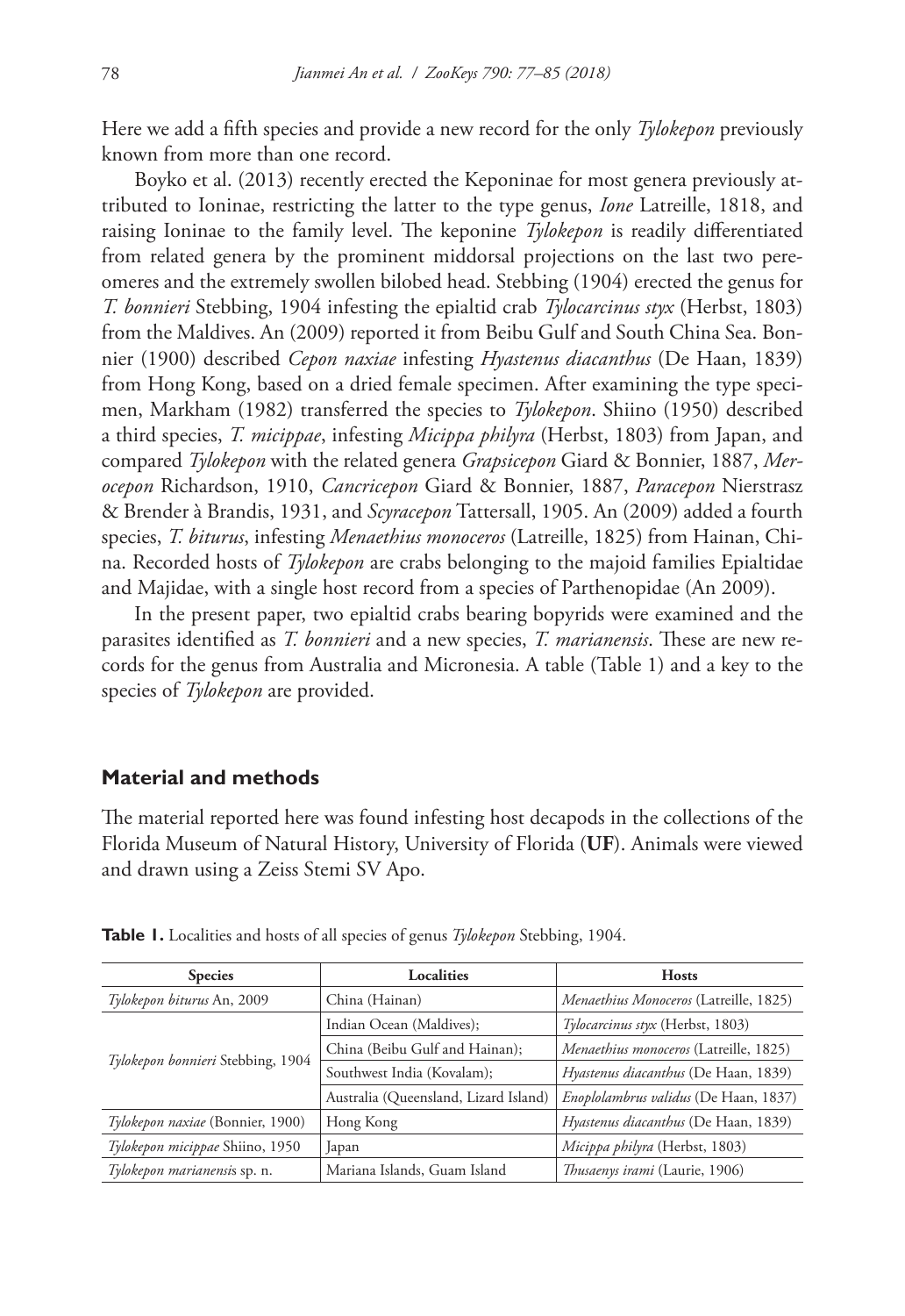#### **Taxonomy**

# **Family BOPYRIDAE Rafinesque-Schmaltz, 1815 Subfamily Keponinae Boyko, Moss, Williams & Shields, 2013 Genus** *Tylokepon* **Stebbing, 1904**

*Tylokepon marianensis* **sp. n.** <http://zoobank.org/4B1B0383-677A-4054-9230-60ECAC3462FF> Figure 1

Material examined. UF 42220: holotype ♀and allotype ↑, USA, Mariana Islands, Guam Island, Haputo, 13°34.74'N, 144°49.84'E, rubble, 8–10 m, 8 July 2003, Coll. G. Paulay, infesting the right branchial chamber of *Thusaenys irami* (Laurie, 1906) (host, UF 5935, identified by Dr. Amanda Windsor).

**Diagnosis.** Female: Head large, swollen, and bilobed. Without eyes. Pereon with seven segments, sixth pereomere with tri-lobed projection and seventh pereomere with a single, large median projection. Pleon of six segments, first five with uniramous lateral plates and biramous pleopods. Lateral plates tuberculated on both sides of first pleomeres, but smooth on remaining pleomeres. Sixth pleomere small with uniramous uropoda.

Male: Head semicircular, with black eyes. Seven pereomeres with truncate margins. Pereopods subequal in size and structure. First five pleomeres with tuberculate, uniramous pleopods. Sixth pleomere with a pair of round uropods covered in scales and each ramus with stout terminal setae.

**Description of holotype female.** Length 3.38 mm (excluding pleon and uropods), maximum width 1.9 mm across pereomere 4, head length 0.73 mm, head width 1.5 mm. All body regions and segments distinct; no pigmentation (Figure 1A, B).

Head large, covering pereomere 1, wider than long, bilobed, comprised of two ellipsoid structures separated by a deep median groove. Frontal lamina narrow and not extending to margin of head. Eyes absent (Figure 1A). First and second antennae rudimentary with two and three articles, respectively, terminally setose (Figure 1C). Barbula (Figure 1D) with two lateral digitate projections and a medial blunt projection on each side. Maxilliped (Figure 1E) with a smooth, curved palp and a sharp plectron; anterior article much larger than posterior one.

Pereon broadest across pereomere 3. Head covering much of pereomere 1, with only median part visible in dorsal view. Dorsolateral bosses distinct on first four pereomeres on both sides. Coxal plates absent. Tergal projections present on pereomeres 2–4. Last two pereomeres with middorsal projections: pereomere 6 with a tri-lobed projection; pereomere 7 with a single, large median projection (Figure 1A). Brood pouch widely open. Oostegite 1 (Figure 1F, G) composed of two equally-sized articles, internal ridge smooth, jagged posterior margin with sharp projections, without posterolateral point. Pereopod 1 much smaller than others, but all pereopods subequal in shape, all articles distinct, carpi and propodi with setae on ventral surface (Figure 1H, I).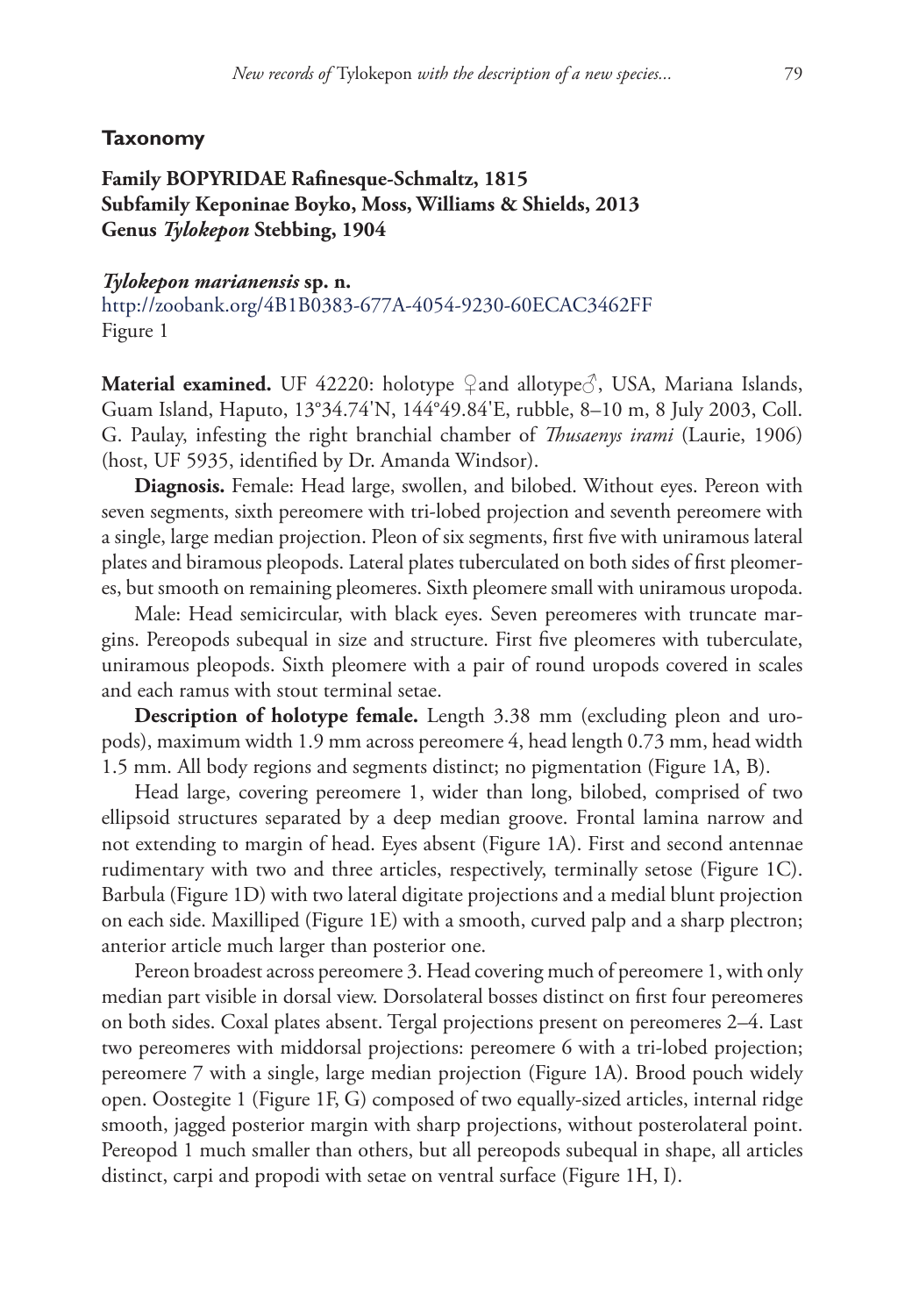

**Figure 1.** *Tylokepon marianensis* sp. n. Holotype female (UF 42220) (**A–I**). **A** Dorsal view **B** Pleon, dorsal view **C** Left antennae **D** Barbula, left side **E** Right maxilliped, external view **F** Left oostegite 1, external view **G** Left oostegite 1, internal view **H** Left pereopod 1 **I** Left pereopod 6. Allotype male (**J–M**) **J** Dorsal view **K** Ventral view **L** Left antenna **M** Left pereopod 4. Scale bars: 1.00 mm (**A, B**); 0.63 mm (**D–G**); 0.35 mm (**H, I, L, M**); 0.50 mm (**J, K**).

Pleon with six distinct pleomeres, first five with longer lateral plates and biramous pleopods (Figure 1B). Lateral plates tuberculated on both sides of first pleomeres, but smooth on remaining pleomeres. Terminal segment without lateral plates. All pleopods with slightly undulating to smooth margins, gradually shorter toward posterior. Pleomere 6 small. Uropods uniramous, lobose, with smooth surfaces and entire margins (Figure 1B).

**Description of allotype male.** Length 0.95 mm, maximal width 0.23 mm across pereon 3, head length 0.11 mm, head width 0.19 mm, pleonal length 0.31 mm. All body segments distinct with scattered pigmentation (Figure 1J, K).

Head semicircular, black eyes near posterior margin of head (Figure 1J). First and second antennae of three and four articles, respectively (Figure 1L), terminal articles fringed with setae. Third pereomere widest; all pereomeres with truncate margins. Pereopods subequal in size and structure (Figure 1M), meri and carpi with setae on ventral surfaces, each pointed dactylus retracts into groove formed between parallel series of tubercles on each propodus.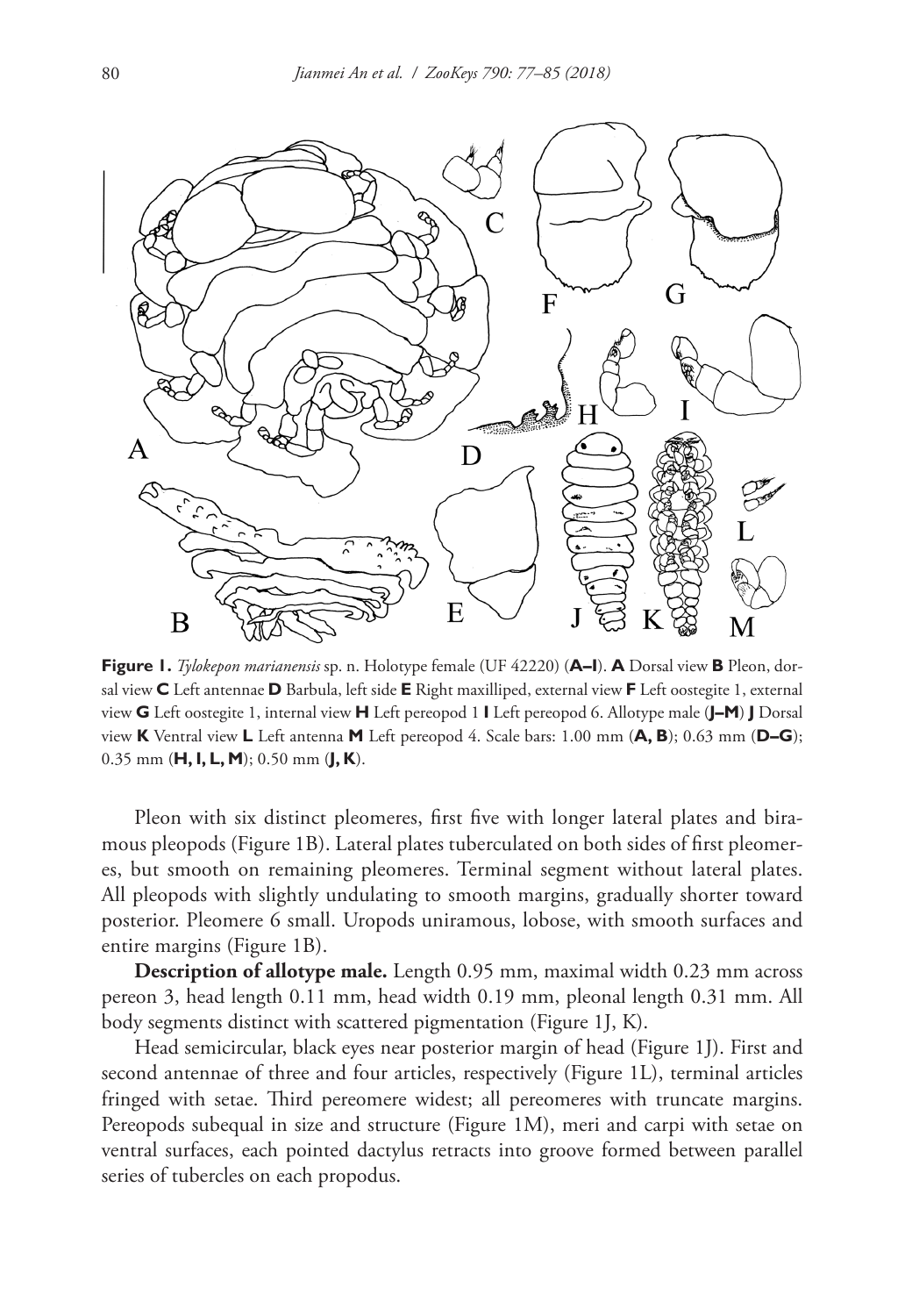Pleon of six segments, first five pleomeres with tuberculate, uniramous pleopods. Sixth pleomere with a pair of round uropods covered in scales and each ramus with stout terminal setae; medial anal cone smooth.

**Etymology.** The specific epithet, *marianensis*, refers to the type locality in the Mariana Islands.

**Remarks.** Shiino (1950) and Markham (1982) summarized the distinguishing features of *Tylokepon* as follows: females have a large head formed by two semi-spherical structures separated by a deep median groove, and the last two pereomeres possess prominent middorsal projections. The present specimens are referred to *Tylokepon* on the basis of these characters. The new species is distinguished from the other four nominal species of *Tylokepon* by the tri-lobed middorsal projection on the sixth pereomere of females and the jagged posterior margin of oostegite 1. *Tylokepon marianensis* is most similar to *T. bonnieri*, which was recorded from Beibu Gulf in China on the related host *Hyastenus diacanthus* (An, 2009). Both have the middorsal projections on pereonite 6 consisting of three lobes and a single projection on pereonite 7. However, while the three lobes are separated at the base in *T. bonnieri*, they are united basally to form a tri-lobed structure in the new species (compare Figs. 1A and 2A). They also differ in the sculpture of the lateral plates on pleomeres 2–5 and pleopods: these are almost smooth in *T. marianensis* but tuberculate in *T. bonnieri*. *Tylokepon micippae* differs from *T. marianensis* in having a closed, rather than widely open brood pouch, tuberculate rather than nearly smooth pleopods and lateral plates on pleomeres 2–5, a sharp and pointed posterolateral point on oostegite 1 rather than an entire margin, and a cluster of three rather than a single mid-dorsal projection on the seventh pereomere. The poorly known *T. naxiae*, which also infests *H. diacanthus*, differs from the new species in the shape of the middorsal projections of the sixth pereomere, which are separated at the base as in *T. bonnieri*, and having digitate, rather than entire margins on the lateral plates of the second pleomeres. The new species also differs from *T. biturus* in having three rather than two mid-dorsal projections on the sixth pereomere, having the lobes of the head united into a dumbbell shape rather than separated by a groove, and smooth, rather than tuberculate, lateral plates on the first pleomeres.

# *Tylokepon bonnieri* **Stebbing, 1904**

Figure 2

*Tylokepon bonnieri* Stebbing, 1904: 716–717, pl. LIII, B, C; Shiino 1950: 166; Pillai 1954: 19; Pillai 1964: 187–188, figs. 7–11; An 2009: 96–98.

**Material examined.** UF 42219: 1♀, 1♂, Australia, Queensland, Lizard Island, north side, at "Washing Machine, 14°39.02'S, 145°27.73'E, from dead *Pocillopora*, 21 February 2009, coll. Molly Timmers. Infesting right branchial chamber of *Tylocarcinus styx* (Herbst, 1803) (UF 18294).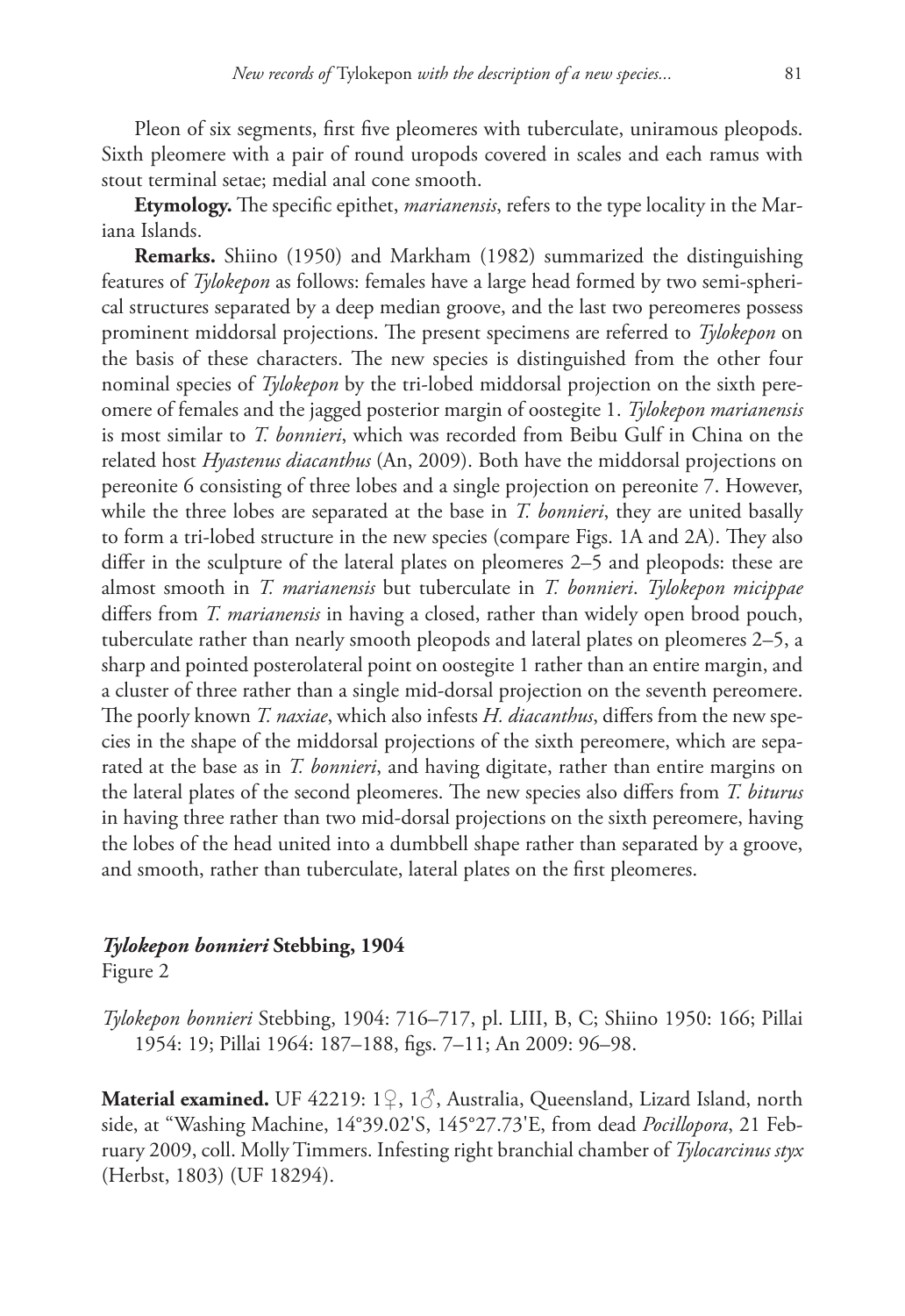

**Figure 2.** *Tylokepon bonnieri* Stebbing, 1904. Female (UF 42219) (**A–H**). **A** Dorsal view **B** Right antennae **C** Barbula, left side **D** Left maxilliped, external view **E** Left oostegite 1, external view **F** Left oostegite 1, internal view **G** Right pereopod 1 **H** Left pereopod 5. Male (UF 42219) (**I–K**). **I** Dorsal view **J** Left antenna **K** Pleon, ventral view. Scale bars: 1.00 mm (**A**); 0.65 mm (**C**); 0.42 mm (**D–F**); 0.31 mm (**B, G, H, J**); 0.42 mm (**I, K**).

**Description of female.** Length 3.58 mm (excluding uropods), maximum width 2.28 mm across pereomere 3, head length 0.66 mm, head width 1.26 mm. (Figure 2A).

Head large, covering pereomere 1, wider than long, completely bilobed, with two ellipsoid structures separated by a deep median groove. Frontal lamina narrow, visible in dorsal view. Small black eyes near frontal lamina (Figure 2A). First and second antennae rudimentary, with three and five articles, respectively, terminally setose (Figure 2B). Barbula (Figure 2C) with two large falcate projections and a mediad sharp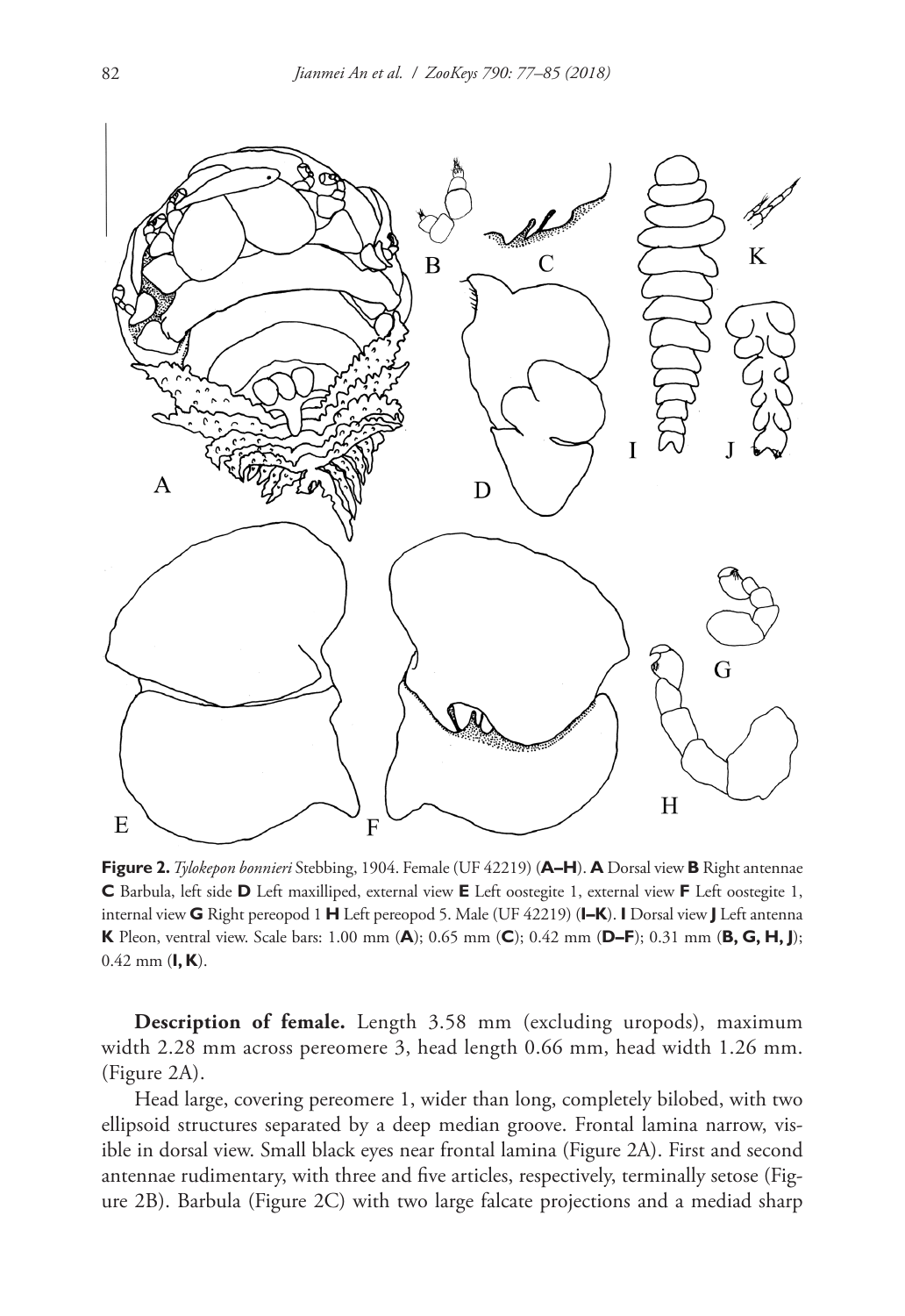projection on each side. Anterior article of maxilliped (Figure 2D) much larger than posterior one, with prominent, inwardly-directed and setose palp, plectron short.

Pereon broadest across pereomere 3. Head covering much of pereomere 1. Distinct dorsolateral bosses on first four pereomeres on both sides. Coxal plates absent. Tergal projection present on pereomeres 2 and 3. Middorsal projections on last two pereomeres: three parallel projections on pereomere 6, one large and posteriorly extended projection on pereomere 7 (Figure 2A). Brood pouch incompletely covered by oostegites. Oostegite 1 (Figure 2E, F) composed of two subequal in size articles, with smooth internal ridge that bears three marginal projections; ending in extended posterolateral point. Pereopod 1 much smaller than others, all pereopods with short dactyli (Figure 2G, H).

Pleon of six distinct pleomeres, first five with well-developed, tuberculate lateral plates, and biramous, tuberculate pleopods. All lateral plates and exopodites of pleopods with digitate margins. Endopodites of pleopods 1–5 small and smooth (Figure 2A). Uniramous uropods similar to exopodites of pleopod 5.

**Description of male.** Length 1.08 mm, maximal width 0.32 mm, across pereomere 3, head length 0.11 mm, head width 0.16 mm, pleonal length 0.39 mm. Body gradually tapered posteriorly, all segments distinct (Figure 2I).

Head semicircular, broader than long; without eyes. First and second antennae of three and five articles, respectively (Figure 2J), basal articles greatly expanded, final articles fringed with setae. Pereon broadest across pereomere 3. Pleon of six segments, first five pleomeres with tuberculate uniramous pleopods. Pleomere 6 bilobed, with tuberculate projections and setae (Figure 2K).

**Remarks.** Stebbing (1904) erected *Tylokepon* for *T. bonnieri* infesting *Tylocarcinus styx* from the Indian Ocean. Pillai (1954, 1966) recorded the species from Kovalam, southwest India, infesting *Menaethius monoceros*. An (2009) reported it from Beibu Gulf and Hainan, China, infesting *Hyastenus diacanthus* and the parthenopid crab *Enoplolambrus validus* (De Haan, 1837). Although *Hyastenus diacanthus* was recorded to be infested by *Tylokepon naxiae* from Hong Kong, it is not impossible that a single host is found bearing two different species, such as the case of *Petrolishthes quadratus* Benedict, 1901 bearing *Aporobopyrus crutatus* (Richardson, 1910) and *A. bonairensis* Markham, 1988.

As for *T. naxiae*, Bonnier (1900) only gave a brief description, and Markham (1982) found that the holotype female is badly damaged, and only three useful characters can be defined. However, from the figure (Markham 1982: fig. 18), it can be seen that the species has an almost smooth surface to the pleopods and the lateral plates are not covered with tuberculate (while the pleopods and lateral plates of *T. bonnieri* are densely covered with tubercles). Therefore, *T. bonnieri* differs from *T. naxiae*.

The present specimens conform well to Stebbing's description (1904), except for some minor differences, such as the male specimen lacking eyes. There are slight differences between the present specimens and those from Beibu Gulf (An 2009) in the middorsal projections on pereopod 6 and frontal lamina of the head, but the key characters of the females, such as oostegite 1, maxilliped, barbula, lateral plates and pleopods, as well as of males, are similar.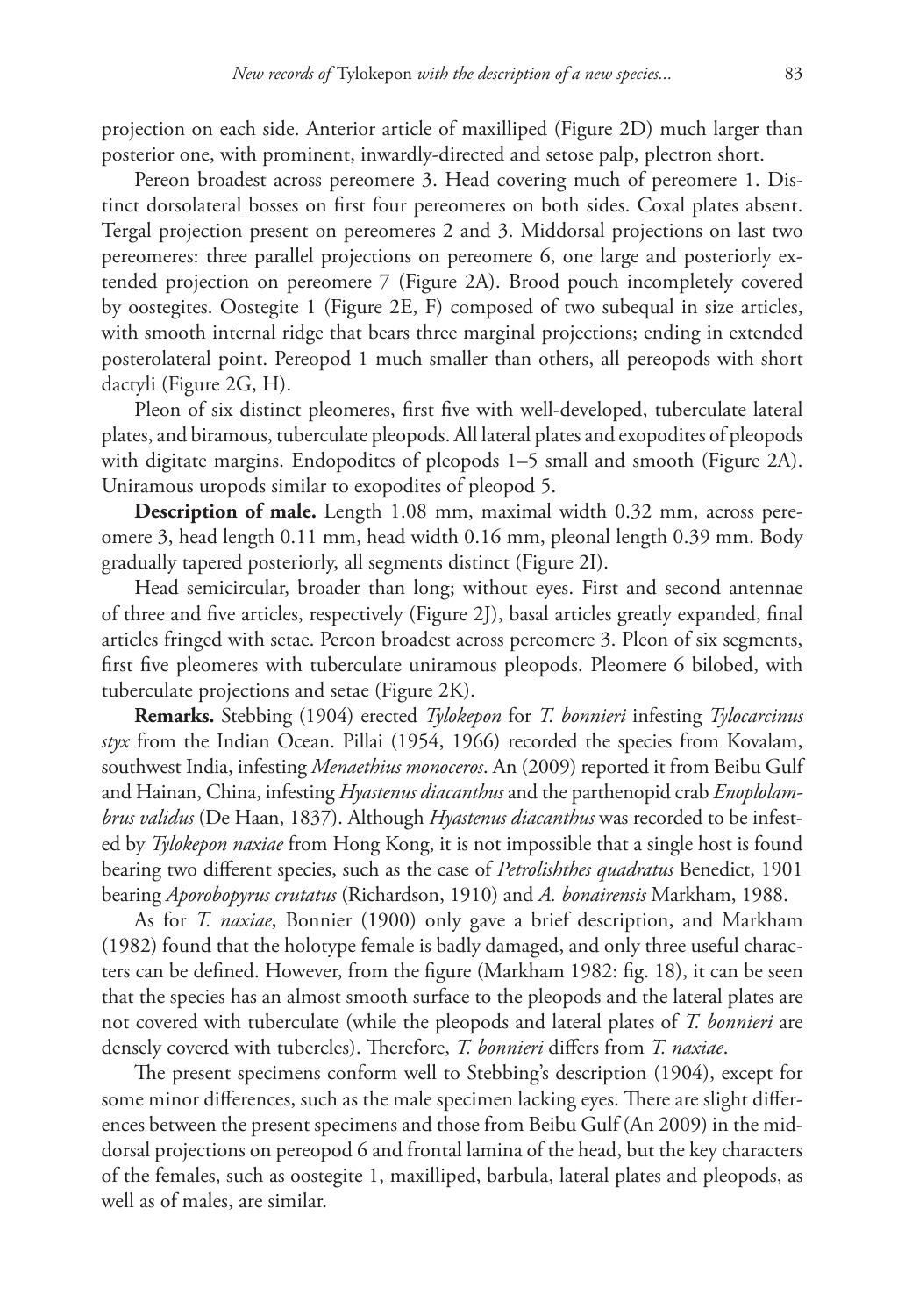## **Key to species of** *Tylokepon*

| $\qquad \qquad -$           | Two middorsal projections on pereomere 6 T. biturus An, 2009         |
|-----------------------------|----------------------------------------------------------------------|
| $\mathcal{D}_{\mathcal{L}}$ |                                                                      |
| $\qquad \qquad -$           | Lateral plates of pleomeres 2–5 nearly smooth  T. marianensis sp. n. |
| $\mathcal{Z}$               |                                                                      |
|                             |                                                                      |
|                             | Two lobes of head completely divided by deep median groove 4         |
| 4                           | Ventral surface of pleopods almost smooth  T. naxiae (Bonnier, 1900) |
|                             |                                                                      |
|                             | manum T. bonnieri Stebbing, 1904                                     |

## **Acknowledgements**

This work was supported by the National Natural Science Foundation of China (No. 31471970) and Fund Program for the Scientific Activities of Selected Returned Overseas Professionals in Shanxi Province (2016). We are indebted to all collectors of specimens in the Florida Museum of Natural History. We also wish to thank Mandy Bemis and John Slapcinsky of the Florida Museum of Natural History for all the help during the first author's visit. We thank Amanda Windsor for identifying the host of *Tylokepon marianensis*.

### **References**

- An JM (2009) A review of bopyrid isopods infesting crabs from China. Integrative and Comparative Biology 49(2): 95–105. <https://doi.org/10.1093/icb/icp022>
- Benedict JE (1901) The anomuran collections made by the Fish Hawk Expedition to Porto Rico. Bulletin of the United States Fisheries Commission 20: 129–148.
- Bonnier J (1900) Contribution à l'étude des épicarides. Les Bopyridae. Travaux de l'lnstitut Zoologique de Lille et du Laboratoire de Zoologie Maritime de Wimereux 8: 1–478.
- Boyko CB, Moss J, Williams JD, Shields JD (2013) A molecular phylogeny of Bopyroidea and Cryptoniscoidea (Crustacea, Isopoda). Systematics and Biodiversity 11(4): 495–506. <https://doi.org/10.1080/14772000.2013.865679>
- De Haan W (1833–1849) Crustacea. In: von Siebold PhF (Ed.) Fauna Japonica sive Descriptio Animalium, quae in Itinere per Japoniam, Jussu et Auspiciis Superiorum, qui Summum in India Batava Imperium Tenent, Suscepto, Annis 1823–1830 Collegit, Notis, Observationibus et Adumbrationibus Illustravit: ix-xvi, i-xxi, vii-xvii, 1–243.
- Giard A, Bonnier J (1887) Contributions à l'étude des bopyriens. Travaux de l'Institut Zoologique de Lille et du Laboratoire Marine de Wimereux 5: 1–272.